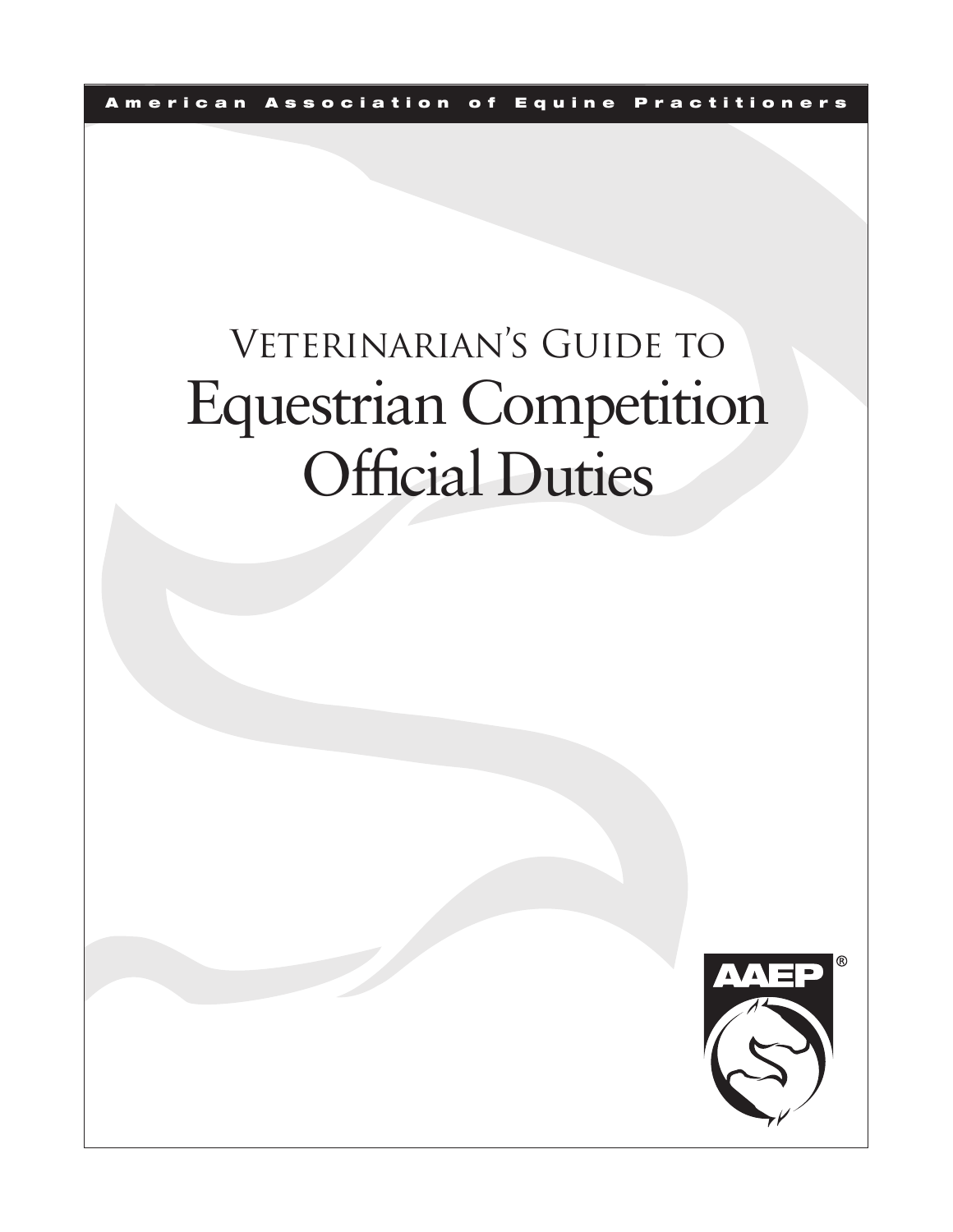## Veterinarian's Guide to Equestrian Competition Official Duties

**Revised by AAEP Performance Horse Committee in 2019 Board approved January 2020**



The American Association of Equine Practitioners 4033 Iron Works Parkway Lexington, KY 40511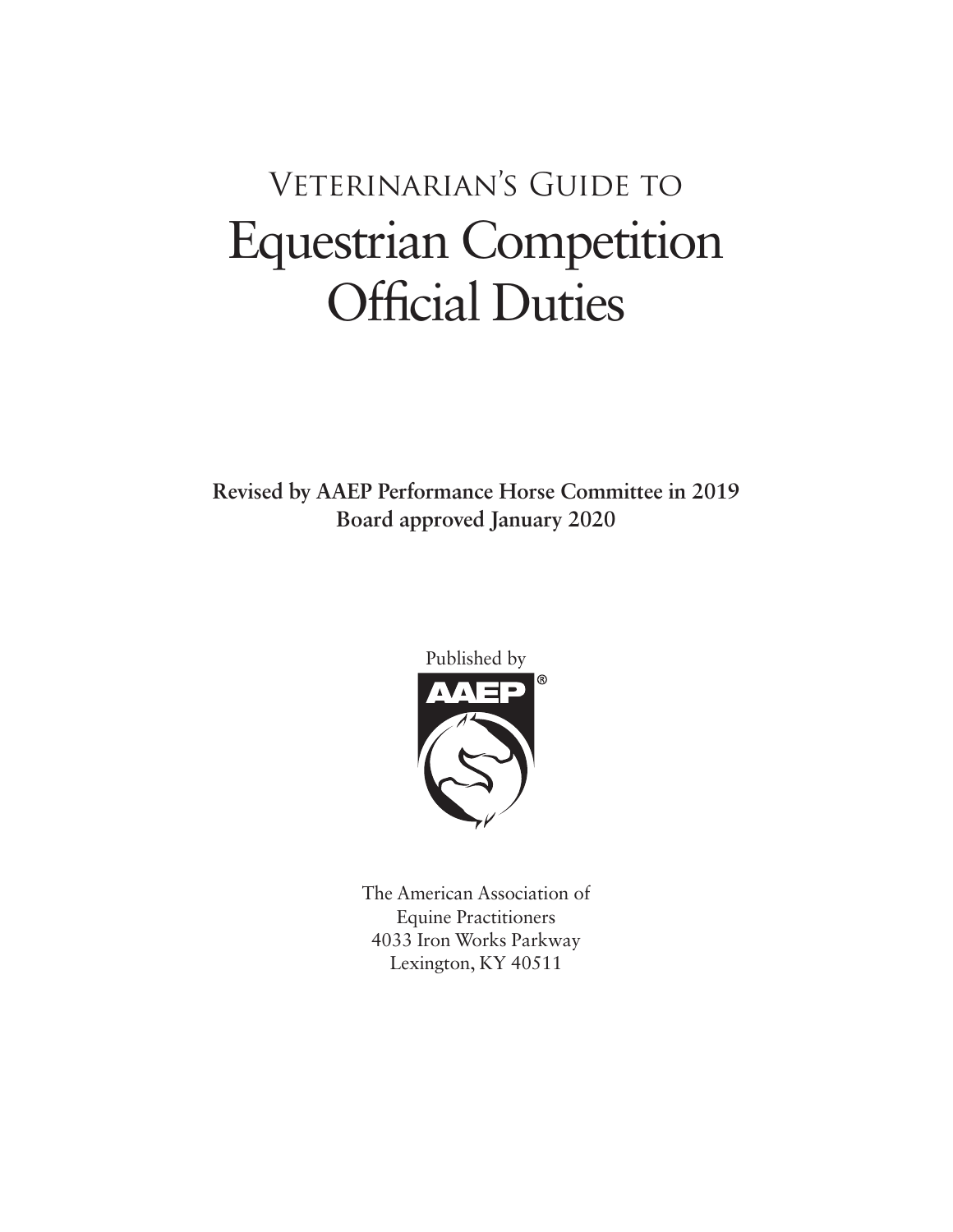#### **TABLE OF CONTENTS**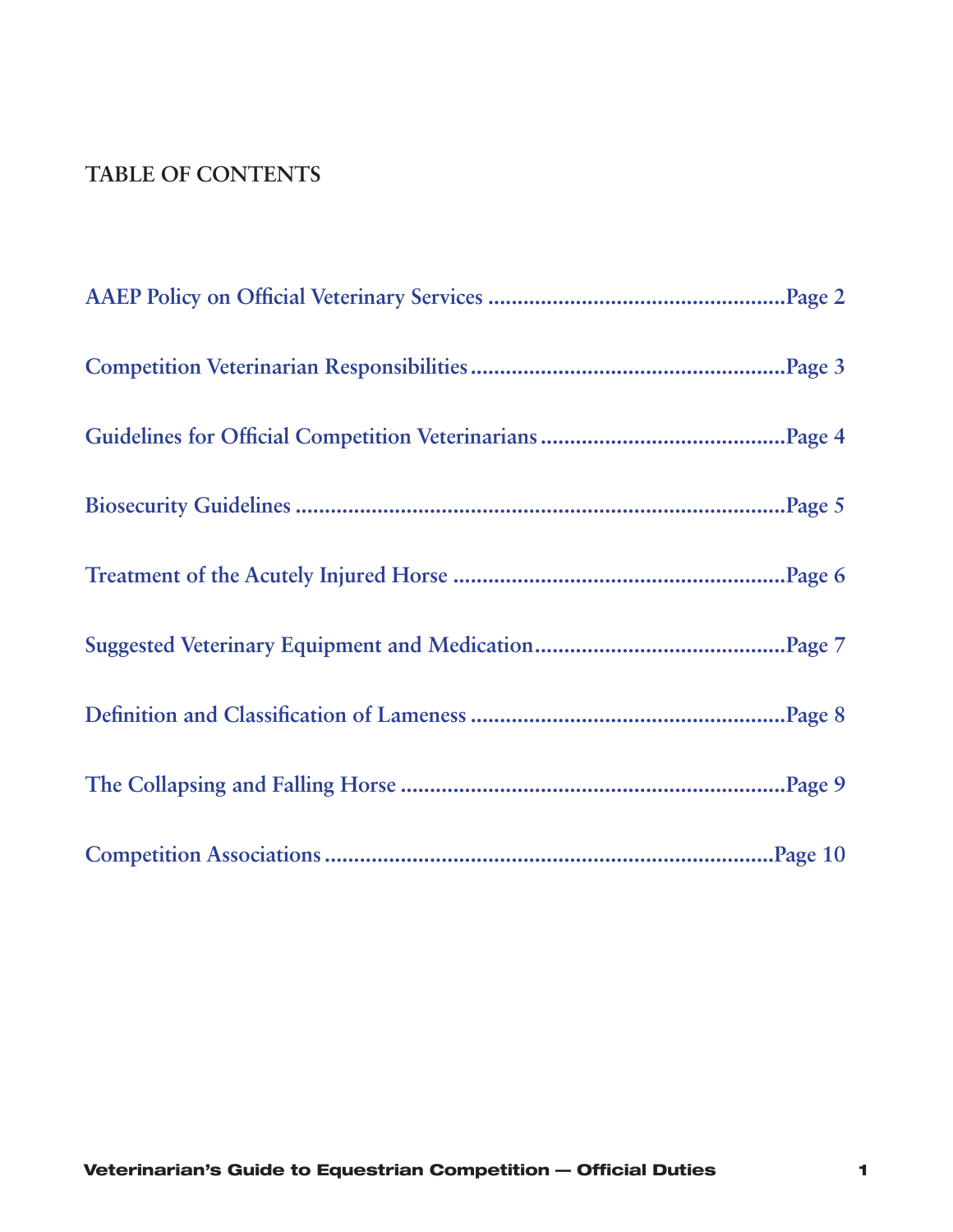### <span id="page-3-0"></span>**AAEP Policy on Official Veterinary Service**

The role and responsibility of the official veterinarians for competitions established as official policy by the American Association of Equine Practitioners is as follows:

- The official veterinarian will serve as a professional consultant on veterinary matters to advise competition management, the stewards and the judges.
- The official veterinarian will advise the management, cooperating persons and agencies concerning the care and welfare of the horses present at the show or event and will provide veterinary care to affiliated horses when the need arises.
- The official veterinarian will utilize their professional training to advise associated personnel on veterinary-related matters. These consultations will align with immediate medical needs of the horse, the spirit of competition and fairness of sport.
- The official veterinarian will not assume, nor be expected to assume the role, responsibilities or prerogatives of the management, judges, stewards or other regulatory agencies. To this extent, the official veterinarian will serve as an unbiased advocate for the horse, with the horse's best interest at the center of their decision-making process.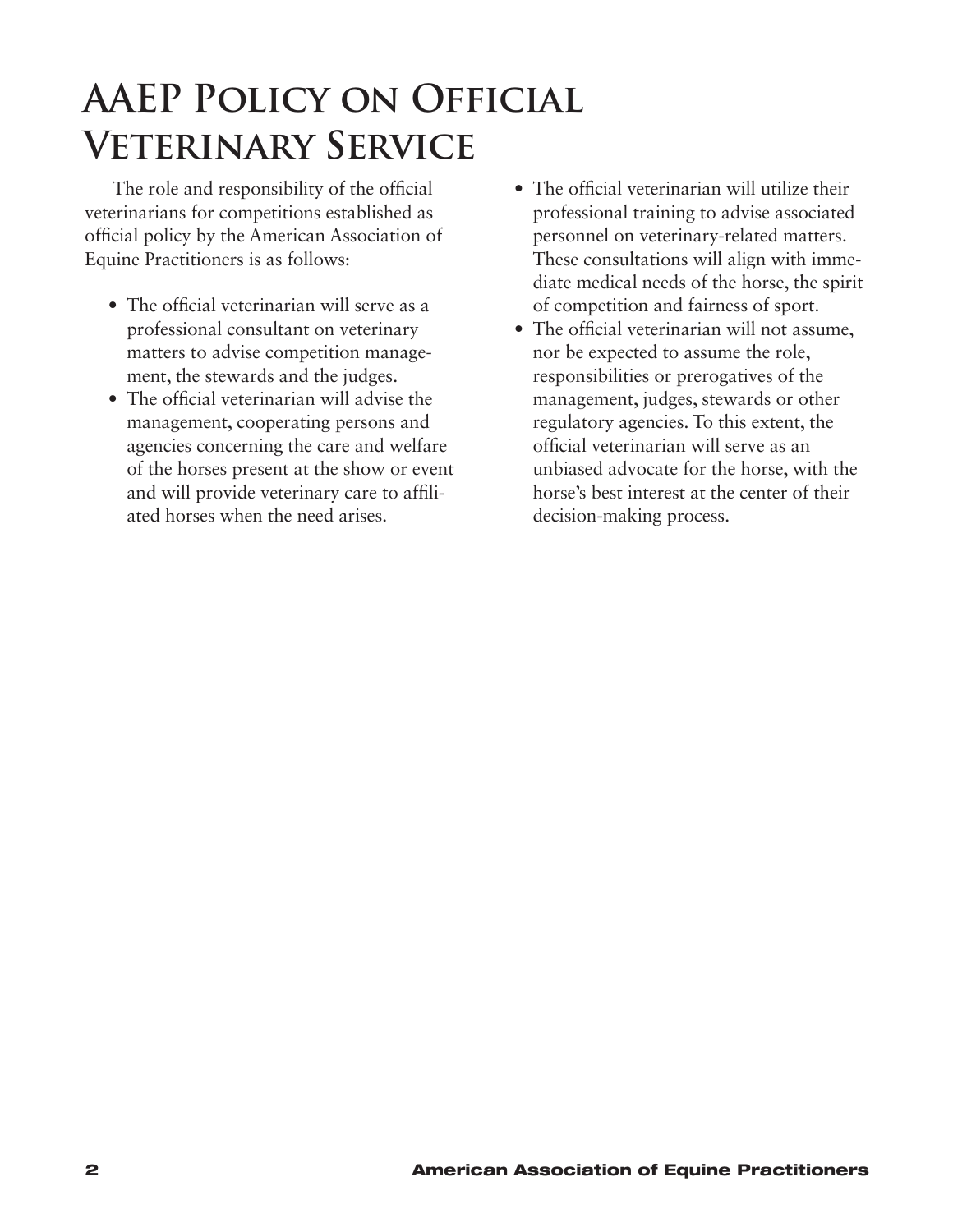### <span id="page-4-0"></span>**Competition Veterinarian Responsibilities**

- 1. The official competition veterinarian is contracted by and responsible to the show management. Their principal function is to serve as a professional consultant on all veterinary matters pertaining to the show. With respect to shows sanctioned by one of the governing bodies, the rule books outline the various duties of the competition veterinarian.
- 2. The competition veterinarian may be asked to treat sick and injured horses on the show grounds. In doing so, they are hired by and responsible to the horse owner. The show veterinarian should function as a first line of defense and will refer cases to a hospital facility as needed.
- 3. Except for competitions sanctioned by the International Federation for Equestrian Sports (FEI), most competition veterinarians are expected to function as both the treating veterinarian and officiating veterinarian. It is important to note that these two roles are, at times, in conflict with each other and the veterinarian must be ethically prepared for this scenario.
- 4. The competition veterinarian has a responsibility to understand the regulations of the U.S. Department of Agriculture (the Horse

Protection Act and interstate travel requirements) and the regulatory requirements of the state where the competition is held (a valid state license is required).

- 5. Drug testing is performed by most associations and breed organizations. Blood and urine samples are gathered by or under the supervision of a veterinarian. Contractual agreements govern the services required of veterinarians serving in this capacity. They are responsible to the organization providing the testing procedure. Rules governing the collection of samples vary between organizations and are outlined when a veterinarian's services are contracted. The official competition veterinarian is, in most cases, not the drug testing veterinarian.
- 6. Veterinary responsibilities are outlined in the rule books of governing bodies. These rules may vary from show to show. Consequently, the competition veterinarian must have a thorough understanding of the competition rules. Membership in the governing body for which one is officiating is highly recommended and is important to help the veterinarian stay abreast of the rule changes that occur from time to time.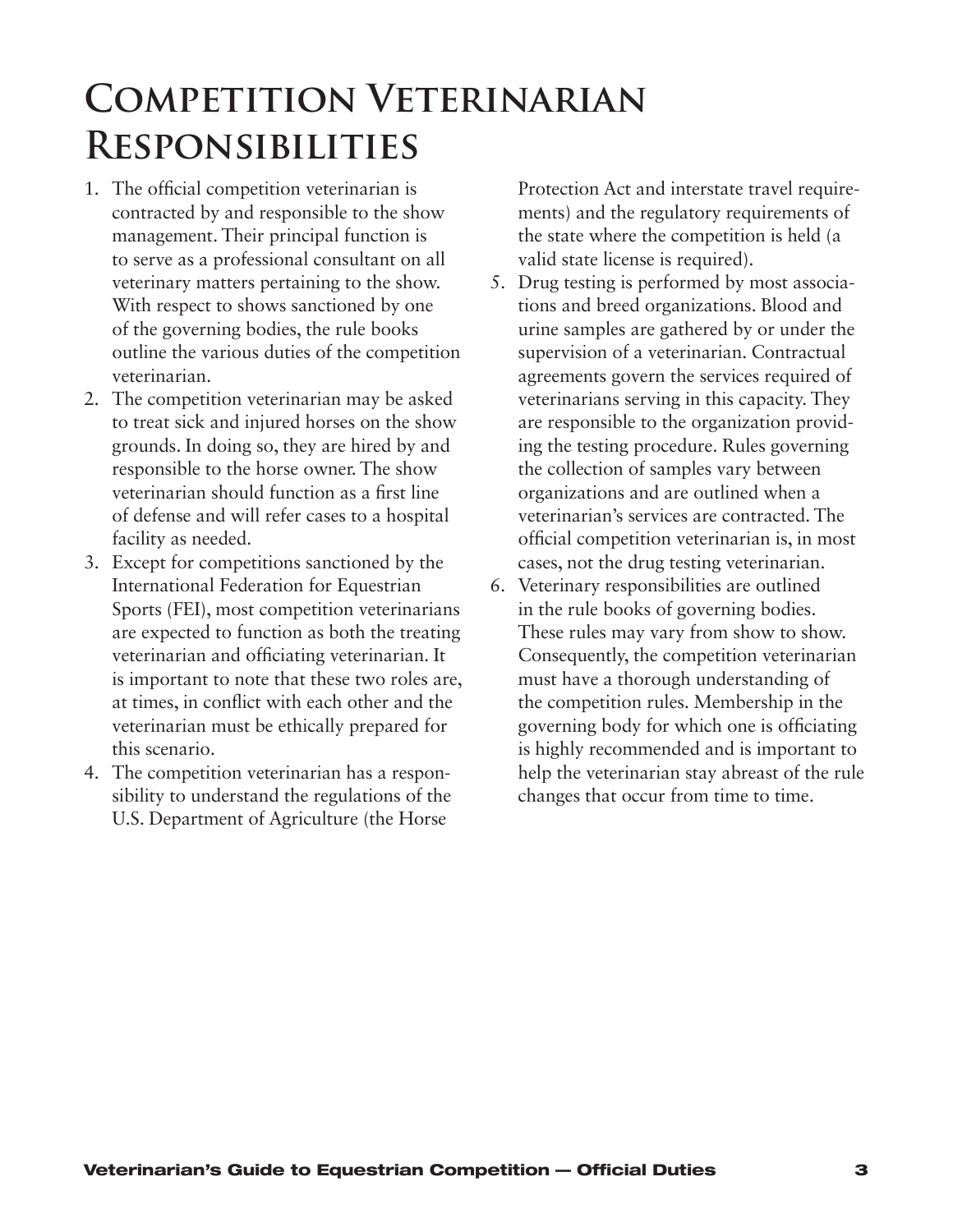### <span id="page-5-0"></span>**Guidelines for Official Competition Veterinarians**

- 1. Familiarize yourself with the sanctioning organization governing the competition. Understand and strictly adhere to all applicable rules of the organization, especially all drug and medication rules. The United States Equestrian Federation (USEF) outlines veterinarians' responsibilities under GR1204. [\(https://www.](https://www.usef.org/forms-pubs/Txh5en10Fpk/gr12-competition-officials-employees) [usef.org/forms-pubs/Txh5en10Fpk/](https://www.usef.org/forms-pubs/Txh5en10Fpk/gr12-competition-officials-employees) [gr12-competition-officials-employees](https://www.usef.org/forms-pubs/Txh5en10Fpk/gr12-competition-officials-employees))
- 2. Arrive at the competition before the official starting time. Competitions that require a veterinarian to be on the grounds cannot start the event until the official competition vet is there. Being late is unacceptable.
- 3. Determine how you will communicate with the competition officials. Many shows will provide a two-way radio; others will contact you via your mobile phone.
- 4. Do not accept duties or responsibilities that are not specifically those of a veterinarian or of the veterinary position in which you are serving. It is important to cooperate with all competition officials and exhibitors, but not assume or accept responsibilities other than those assigned to your position as the competition veterinarian.
- 5. When called into the show ring to observe a horse for soundness, it should be done inconspicuously. It is important that the competitors and spectators not know which horse is being questioned for soundness. Erroneous conclusions based on your actions can be detrimental for the owner of the horse.
- 6. Decisions about a horse's soundness should never be discussed with anyone other than the owner/agent or show management for both professional and legal reasons. The competition steward should be notified of an exhibitor who becomes unnecessarily argumentative.
- 7. Discuss the soundness of competing horses only with the judge and then, only when requested. It is likely you will be misquoted by any statement you make regarding a horse's condition. In the event that a public statement is requested, provide only factual veterinary information related to the event.
- 8. As the treating veterinarian, provide appropriate treatment for all horses with conditions that affect their wellbeing and their ability to compete.
- 9. "Scratch Certificates" should be issued only when a horse for reasons of injury or health is not in satisfactory physical condition to show. There are no other considerations.
- 10.Promptly provide care for horses with fractures, freak accidents, acute colic and other emergency situations in the show ring and on the show grounds.
- 11.If responsible for after-hours emergency service, provide the competition management with contact information for the practice providing this care.
- 12.Veterinarians officiating at competitions are entitled an appropriate level of compensation based on the scope of their services. The terms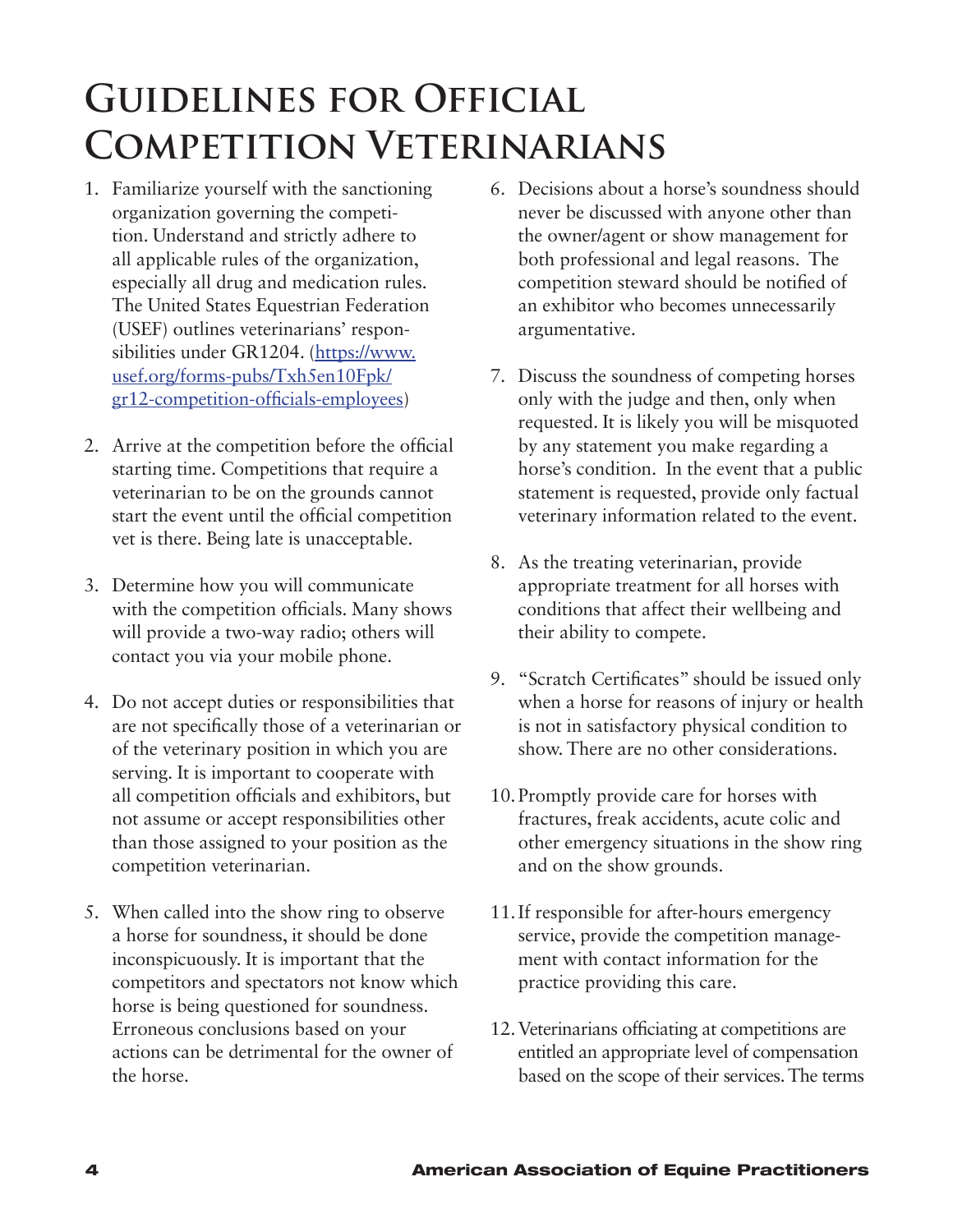<span id="page-6-0"></span>of compensation should be negotiated in advance of the competition. If it is preferred to donate the veterinarian's services, it is recommended that the competition management compensate the veterinarian in full and that the veterinarian, or their practice, donate back to the competition.This recognizes the value of the veterinarian's time and service and meets the requirement of donating to a charitable organization.

- 13. The veterinarian will not drink alcoholic beverages or use any medication that might impair judgment. Doing so affects how the veterinarian is perceived while officiating and may affect medical decision-making skills.
- 14. The competition veterinarian will be wellserved by keeping the horse's welfare as the highest priority. This upholds the values of the owner, rider, trainer and sanctioning body.

### **Biosecurity**

Whenever large groups of horses assemble, it is an eventuality that an infectious and contagious threat will occur. The best way to deal with this is to have a biosecurity plan in place in advance of the event. The following sites offer advice for formulating such a plan:

AAEP General [Biosecurity](https://aaep.org/sites/default/files/Guidelines/BiosecurityGuidelines_Final_0.pdf) Guidelines CDFA [Biosecurity](https://www.cdfa.ca.gov/ahfss/Animal_Health/pdfs/Biosecurity_Toolkit_Full_Version.pdf) Toolkit for Equine Events EDCC [Biosecurity](http://equinediseasecc.org/biosecurity/event) for Events USEF [Biosecurity](https://www.usef.org/forms-pubs/KR7Md0c5tCw/biosecurity-measures-for-horses-at-home) Guidelines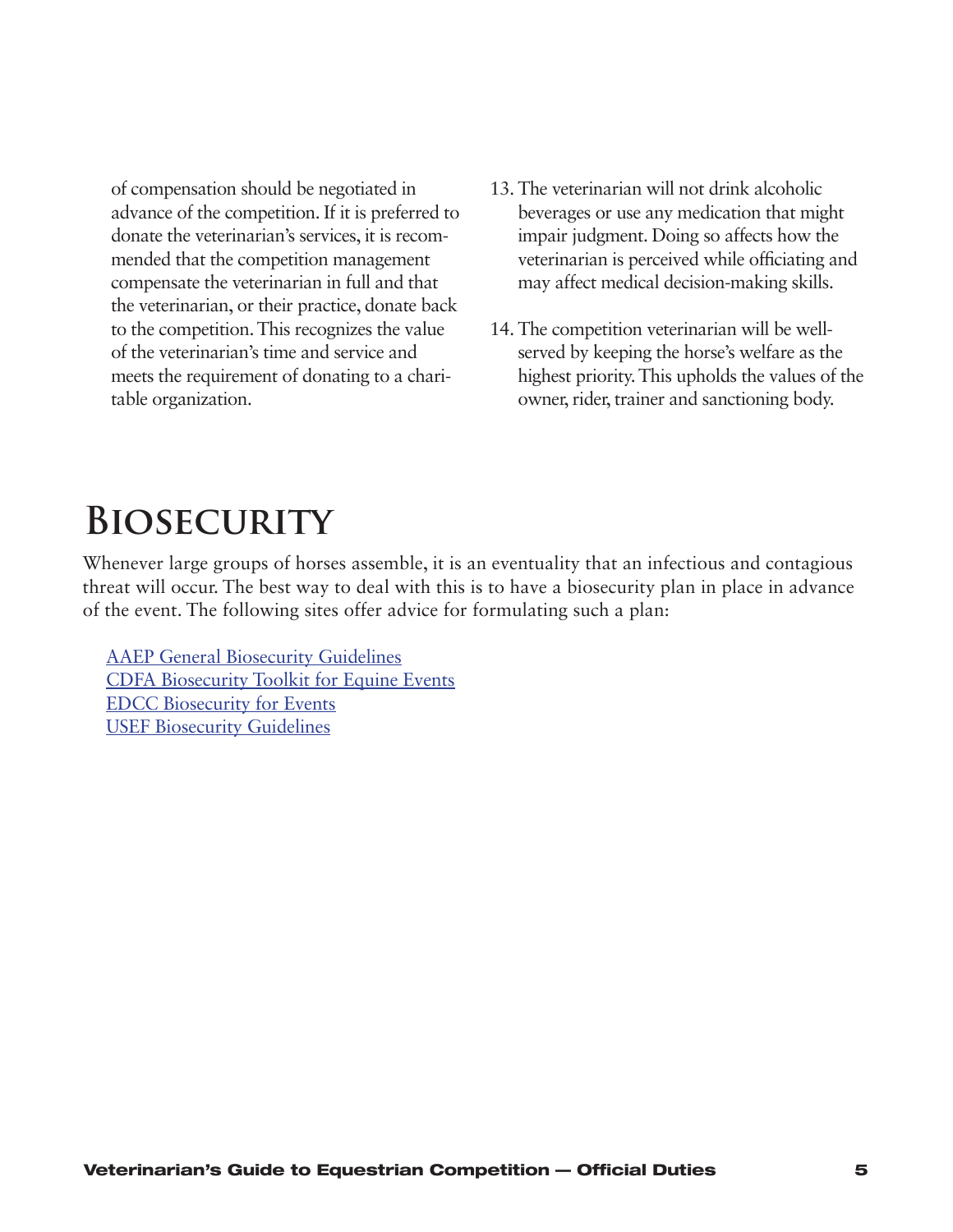### <span id="page-7-0"></span>**Treatment of the Acutely Injured Horse**

While veterinarians are well trained in handling horse-related emergencies, a quick review of procedures and protocols is recommended before assuming the role of the official competition veterinarian. More information on emergency preparedness can be found at [FEI](https://inside.fei.org/system/files/Crisis management document 2016.pdf)  [Crisis Management Plan](https://inside.fei.org/system/files/Crisis management document 2016.pdf).

**Develop a pre-emptive emergency plan prior to the start of the event:**

- Communicate clearly with show officials/ appropriate personnel to pre-emptively establish an emergency plan that includes: o A place to stand or park emergency
	- vehicle near arena
	- o An ambulance and driver to remove an injured or deceased horse accompanied by a protocol to do so.
	- o Drawing samples for drug testing before medicating and the chain of command for such samples.
	- o A private working area
	- o plan for communicating with media, including identification of spokesperson
- List the personnel who be involved in the care of the acutely injured horse and delegate specific tasks to be accomplished by each person in the event of an emergency
- Have your vehicle or medication bag readily accessible\*
- Have a list prepared with local contacts: o Closest referral hospital
	- o A service to remove or transport a deceased horse
	- Ŋ Local laboratory and arrangements for sample pickup

#### **Goals:**

- Be prepared to work quickly to attend to a horse's needs: stabilize and remove the horse from the public eye as quickly as possible.
- Evaluate the surroundings: Is the horse safe? Limit offers of help from bystanders.
- Sedate, stabilize, remove and treat.
- Can the horse move safely or is an ambulance necessary?
- Move the horse to a quiet work area.
- Establish ownership of horse and a responsible person for decision making as soon as the horse is stable.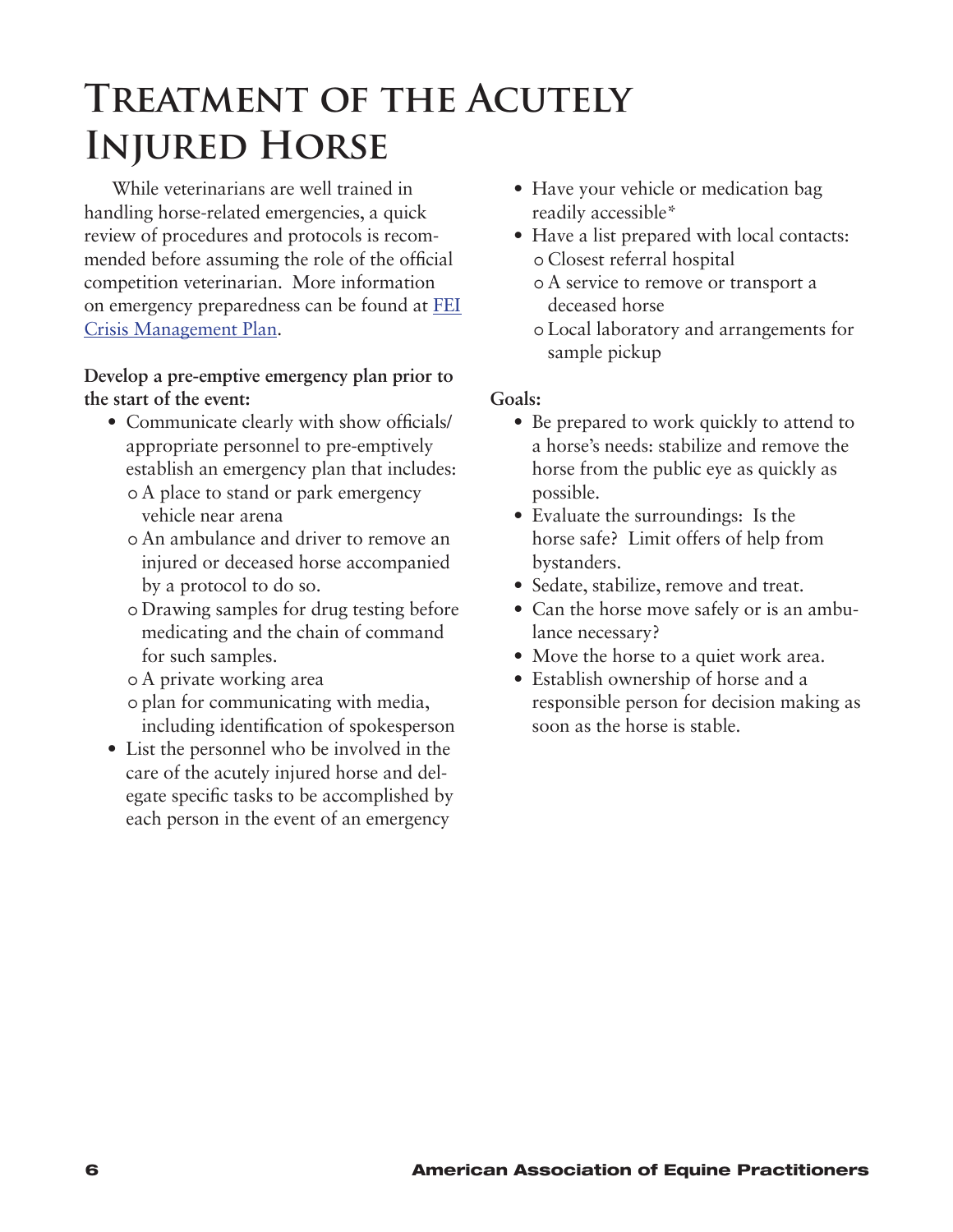### <span id="page-8-0"></span>**Suggested Veterinary Equipment and Medications**

**Emergency Equipment:**

- Imaging equipment to include digital radiography and ultrasound
- Kimzey splint
- PVC Pipe splint
- Large Combi-roll bandages x 6
- $\bullet$  4" Elasticon x 6
- Duct Tape
- Cast material
- Sterile Surgipads
- Large brown gauze
- 4" Conform gauze
- Blue Towels (to cover eyes)
- Flashlight
- Ear plugs for horses
- Additional syringes / needles
- Clippers
- Vet wrap
- Bandage scissors
- White Tape
- Stethoscope

#### **Medication Bag (consider two):**

- Xylazine
- • Ketamine
- Detomidine
- Butorphanol
- Diazepam
- Flunixin meglumine
- • Dexamethasone
- Euthanasia solution (250 to 300 ml Pentobarbital; alternatively, MgSO4 and a short-term anesthetic)
- Lidocaine: Pre-loaded 3 ml syringe, 25/27 ga needle (block for catheter or tracheotomy)
- 14 gauge 6" catheter
- Injection cap
- Super Glue
- Needle holders already loaded with 2-0 PDS to secure catheter
- Heparinized saline: 12 cc
- 60 ml syringes
- 20 ml, 12 ml, and 3 ml syringes
- 18-, 14- and 20-gauge needles, 1.5inches in length
- Scalpels
- Tracheotomy tube
- Exam gloves
- Sterile gloves
- Halter, lead rope & lead chain
- Scrub & alcohol
- Steel bucket
- Plastic bucket
- Dry, pound cotton
- Twitch
- Nasogastric tube and pump
- Access to clean water
- Hose & spray nozzle (if access to clean water is within proximity)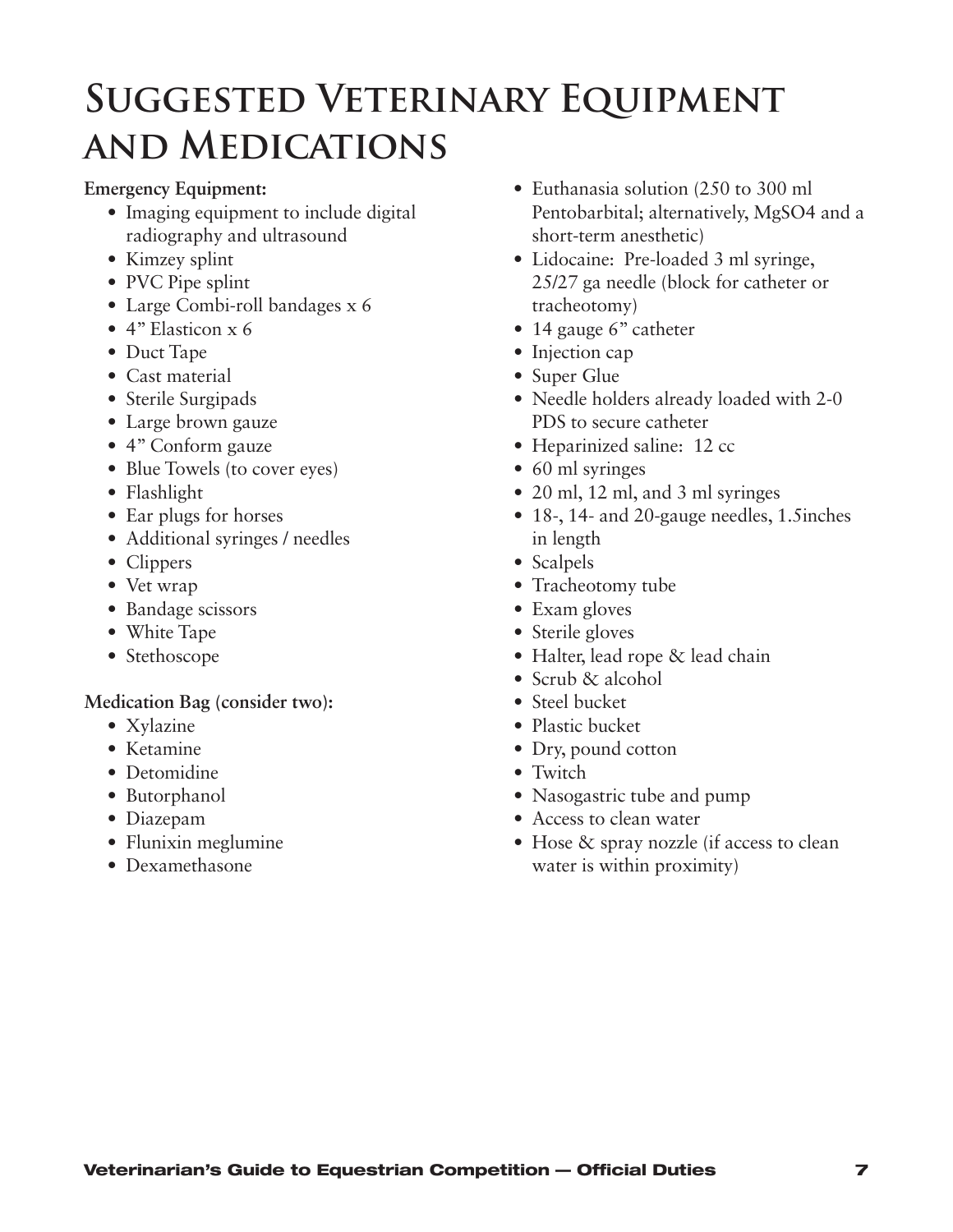### <span id="page-9-0"></span>**Definition and Classification of Lameness**

With such extremes of lameness possible, a lameness grading system has been developed by the AAEP to aid in both communication and record-keeping. The scale ranges from zero to five, with zero being no perceptible lameness, and five being most extreme.

#### **The AAEP guidelines explain the grading system this way:**

- **0** Lameness not perceptible under any circumstances.
- **1** Lameness is difficult to observe and is not consistently apparent, regardless of circumstances (e.g. under saddle, circling, inclines, hard surface, etc.).
- **2** Lameness is difficult to observe at a walk or when trotting in a straight line but consistently apparent under certain circumstances (e.g. weight-carrying, circling, inclines, hard surface, etc.).
- **3** Lameness is consistently observable at a trot under all circumstances.
- **4** Lameness is obvious at a walk.
- **5** Lameness produces minimal weight bearing in motion and/or at rest or a complete inability to move.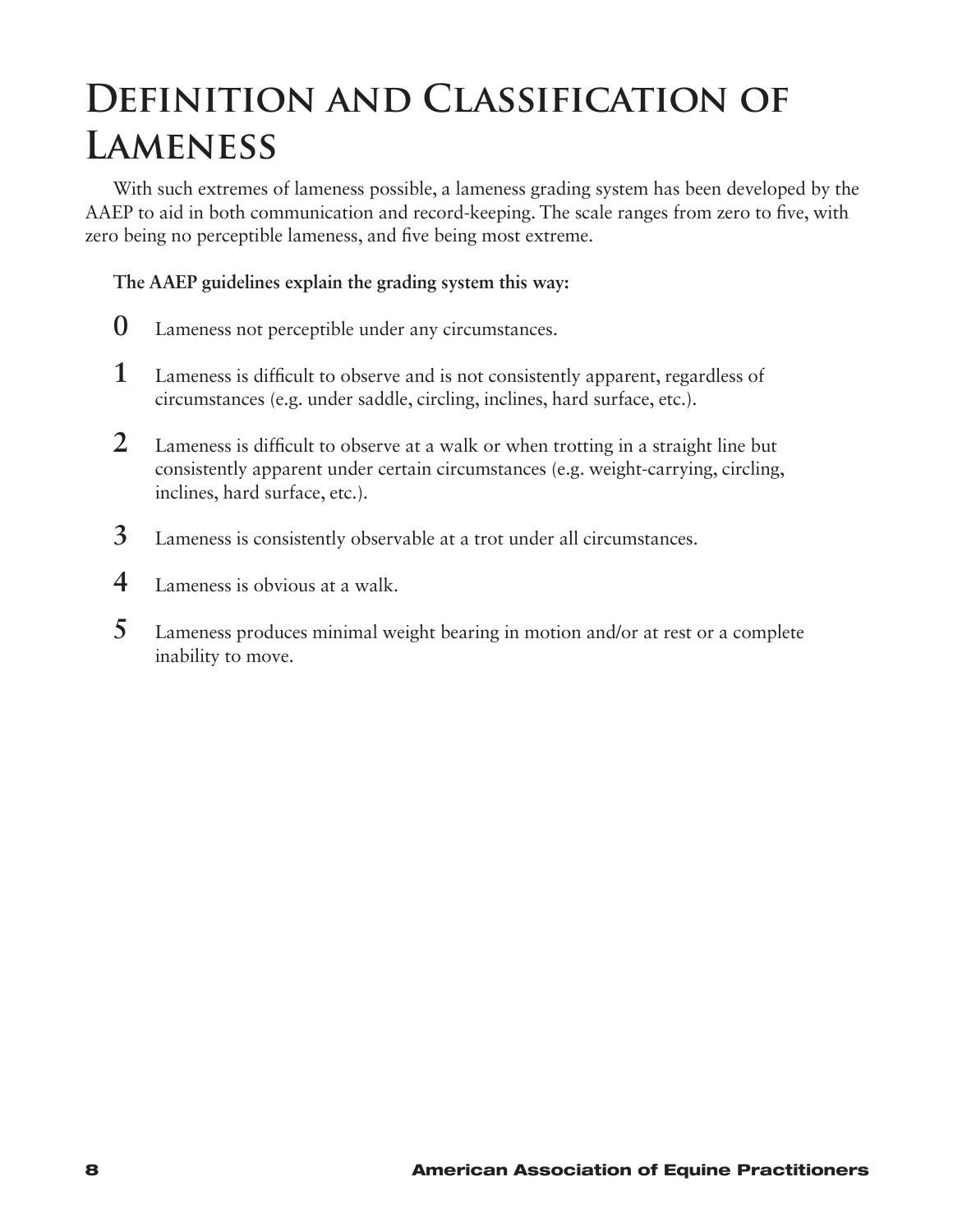### <span id="page-10-0"></span>**The Collapsing and Falling Horse**

**Definitions:** A collapse is defined as a fall to the ground with no apparent cause at any time.<sup>1</sup> A *horse has fallen when, ridden or unridden, the shoulder and haunch on the same side have touched the ground or an obstacle and the ground.2*

Competition management, the steward or technical delegate, must be informed of a collapsing horse within three hours of the event. The competition veterinarian may be asked to examine the horse who has collapsed. If so, the veterinarian will be hired and compensated by the governing body and will be required to submit a report about the condition of the affected horse. If an approved testing veterinarian is present at the competition, they may be asked to collect and submit samples for drug testing. If a testing veterinarian is not available, the competition veterinarian may be asked to

\_\_\_\_\_\_\_\_\_\_\_\_\_\_\_\_\_\_\_\_\_\_\_\_\_\_\_

collect and submit samples in a manner consistent with the governing body's regulations.

A post-mortem on horses who have died while competing or at a competition venue may be required. For USEF-sanctioned events, the competition veterinarian can contact the Chief Administrator of the Equine Drugs and Medication Program at 800-633-2472 to confirm the need for a post-mortem. A postmortem should be conducted at a veterinary pathology laboratory. Blood and urine samples should be drawn in the event the Federation would like them tested.

More information about the collapsing horse, including recommended treatment, can be found here.

*<sup>1</sup>Collapse:* https://files.usef.org/assets/p1\_rWnrB\_g0/gr08-conductofcompetitions.pdf*.*

*<sup>2</sup>Fall:* https://www.usef.org/forms-pubs/enHpt47kbSM/gr1-definitions-governance*.*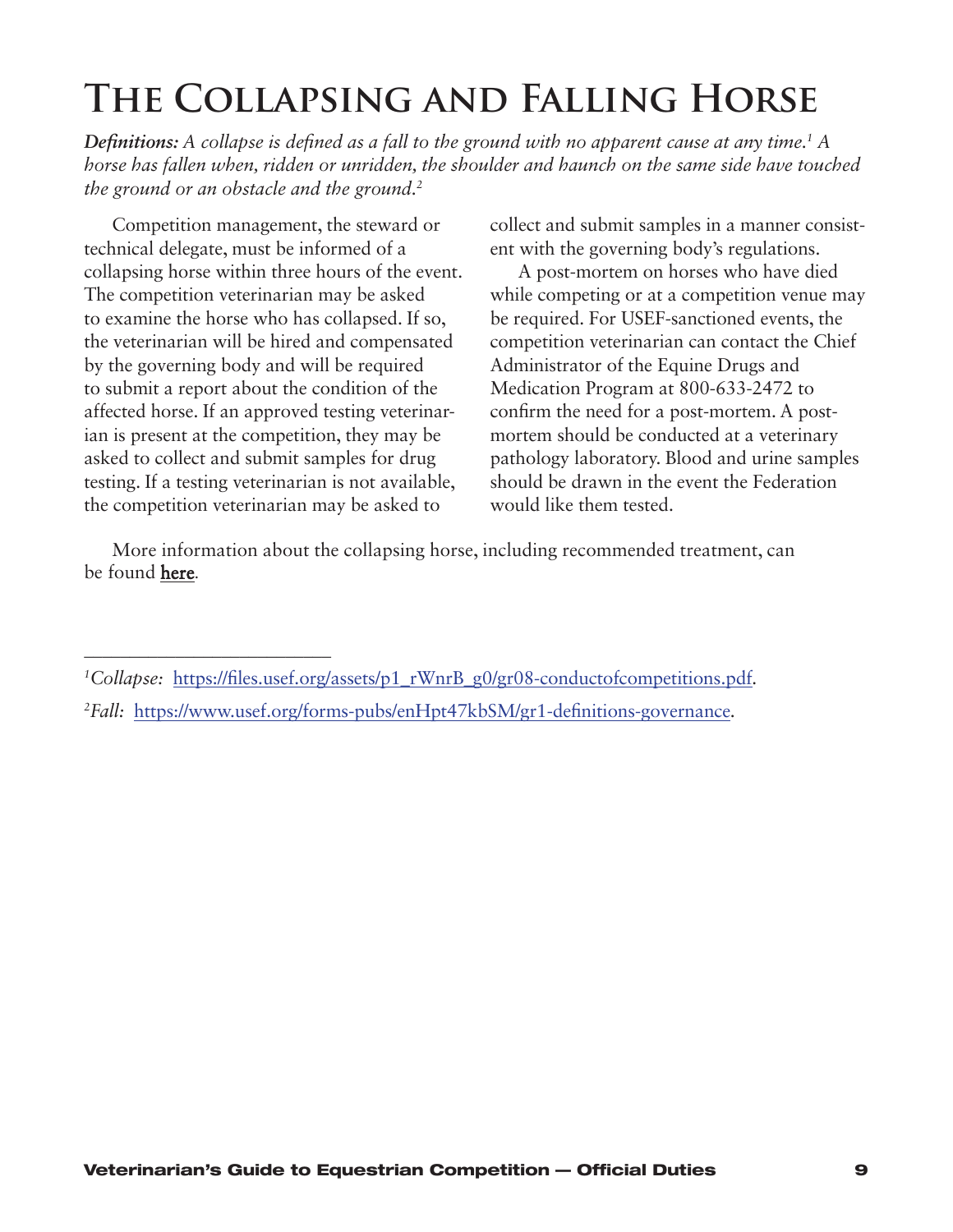### <span id="page-11-0"></span>**Competition Associations**

- [American Cutting Horse Association](https://www.achacutting.org/)
- • [American Endurance Ride Conference](https://aerc.org/)
- [American Paint Horse Association](http://apha.com)
- [American Quarter Horse Association](https://www.aqha.com)
- [Appaloosa Horse Club](https://www.appaloosa.com/)
- [Canadian Equestrian Federation](https://www.equestrian.ca/)
- [Federation Equestre Internationale](https://www.fei.org/) o [FEI Clean Sport](https://inside.fei.org/fei/your-role/veterinarians/cleansport)
- National Cutting Horse [Association](https://www.nchacutting.com/)
- National Reined Cow Horse [Association](http://nrcha.com/)
- National Snaffle Bit [Association](https://www.nsba.com/)
- [United States Equestrian Federation](https://www.usef.org/) o [USEF Drugs and Medication Guideline](https://www.usef.org/forms-pubs/2Zp2C_YKs4s/drugs-medications-guidelines)
	- Ŋ **Please note** that many breed and sports associations are members of the USEF. Their rules and regulations are under the umbrella of the USEF
- [United States Polo Association](https://www.uspolo.org/)
- • [Women's Professional Rodeo Association](http://www.wpra.com/index.php)